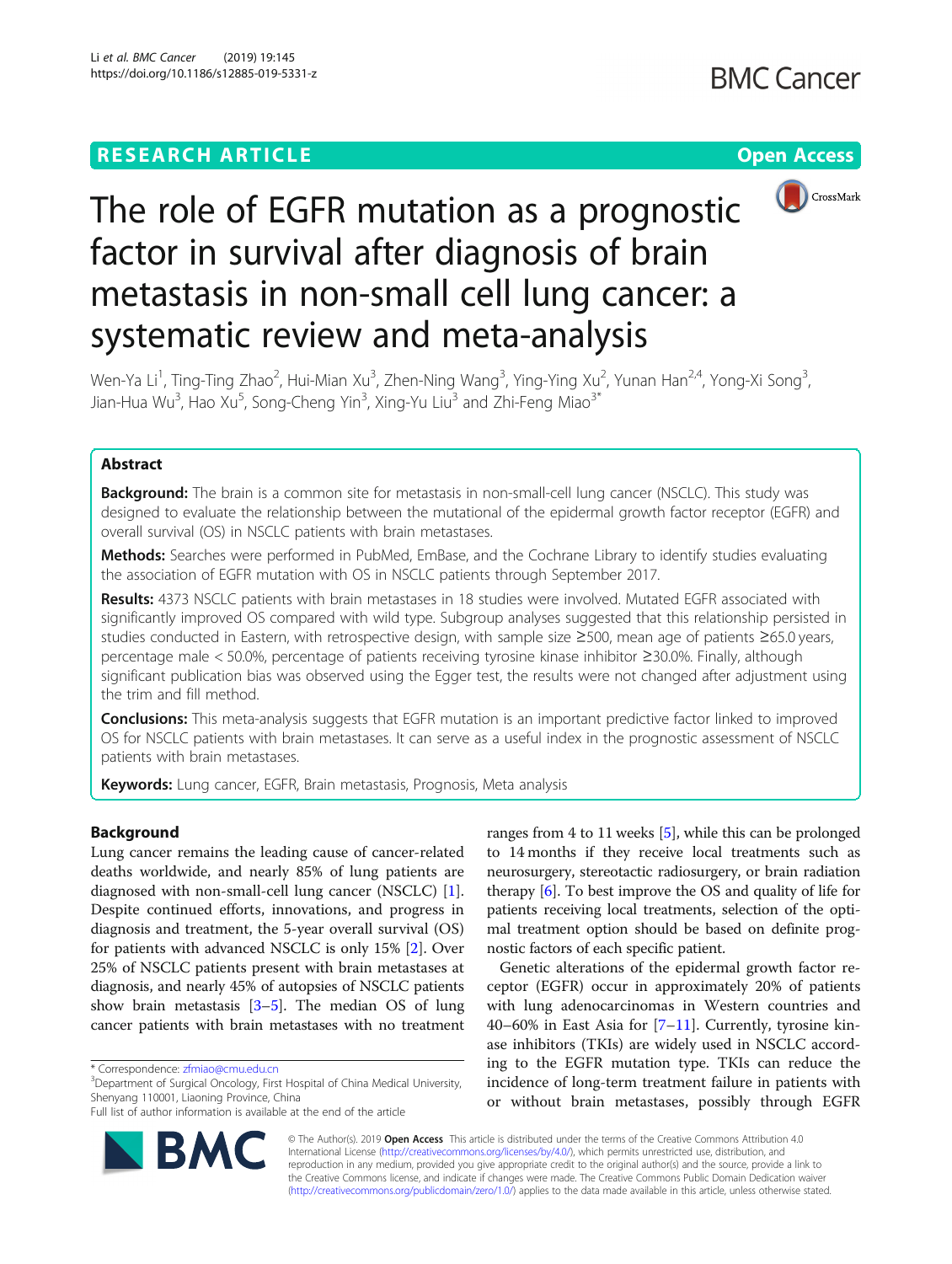signaling pathways promoting factors associated with oncogenic and metastatic progression such as angiogenesis, cellular proliferation, and epithelial mesenchymal transition [[12,](#page-7-0) [13](#page-8-0)]. Although these relationships have been demonstrated, the association of EGFR mutation with OS in NSCLC patients with brain metastases remains controversial.

Several studies have illustrated that EGFR mutations are significantly associated with longer OS in NSCLC patients with brain metastases [[14](#page-8-0)–[19](#page-8-0)], yet numerous other studies show no association between EGFR mutations and OS for these patients [[20](#page-8-0)–[29](#page-8-0)]. Two studies have even suggested that EGFR mutations may decrease OS [\[30,](#page-8-0) [31\]](#page-8-0). Clarifying the relationship between EGFR and OS in NSCLC patients with brain metastases is particularly important, as it has not been definitively determined. Therefore, we conducted a meta-analysis of available studies to determine if a correlation exists between EGFR status and OS in NSCLC patients with brain metastases. The relationship was further quantitively probed in subpopulations of patients with specific characteristics using stratified analyses.

## Methods

## Data sources, search strategy, and selection criteria

This study was conducted and reported according to the meta-analysis of observational studies in epidemiology protocol [\[32](#page-8-0)]. Any observational study published in English and examining the relationship between EGFR status and OS in NSCLC patients with brain metastases was eligible for inclusion in our study, and no restrictions was placed on publication status (published, or in press). Briefly, we searched PubMed, EmBase, and Cochrane library for studies published up to September 2017 using the following search terms: ("brain metastases" OR "cerebral metastases" OR "neoplasm metastasis" OR "central nervous system" OR "encephalon") AND ("epidermal growth factor receptor" OR "receptor, epidermal growth factor" OR "EGFR" OR "EGFR mutation") AND ("lung" OR "pulmonary") AND ("neoplasms" OR "cancer" OR "carcinoma" OR "neoplasm") AND "human" AND "English". We also conducted manual searches of reference lists from all relevant original and review articles to identify additional eligible studies. Study title, study design, disease status, exposure, control, and outcome variables were used to identify relevant studies. All analyses were based on previously published studies; thus, no ethical approval or patient consent were required.

The literature search and study selection were independently undertaken by 2 authors using a standardized approach, and any inconsistencies were settled by the primary author until a consensus was reached. Studies were included in this meta-analysis if they met the following criteria: (1) Study design: study with prospective

or retrospective observational design; (2) Participants: adult NSCLC patients  $(≥18$  years old) with brain metastases; (3) Exposure: EGFR mutations and wide-type; and (4) Outcomes: OS. Studies were excluded for the following reasons: (1) Participants with other disease; (2) patients with other histologies NSCLC; (3) No available data for statistics; or (4) Publication type was a review, comment, or letter to the editor.

## Data collection and quality assessment

The following data from each study were extracted independently by two authors: first author's name, publication year, country, study design, disease stage, percentage of adenocarcinoma, sample size, mean age, percentage male, percentage smokers, percentage TKI, and OS. Any disagreements were resolved by a consensus. We also utilized a 9-star system using the Newcastle-Ottawa Scale (NOS) for assessing the quality of the observational studies based on selection (4 items), comparability (1 item), and out-come (3 items) [\[33\]](#page-8-0). We regarded a study with a score  $\geq 7$ as being of high quality.

#### Statistical analysis

We examined the relationship between EGFR status and OS for NSCLC patients with brain metastases based upon hazard ratios (HRs) and 95% confidence intervals (CIs) published in each study. The random-effects model was employed to calculate summary HRs and 95% CIs for EGFR mutations versus EGFR wild-type for OS [\[34,](#page-8-0) [35](#page-8-0)]. Potential heterogeneity across the studies was examined using the Cochran's Q-statistic and  $I^2$  statistic [\[36,](#page-8-0) [37\]](#page-8-0). A sensitivity analysis was conducted by removing each individual study from the meta-analysis [[38](#page-8-0)]. Meta-regression was performed to explore the source of heterogeneity based on percentage of adenocarcinoma, sample size, mean age, percentage male, percentage smokers, and percentage TKI [\[39\]](#page-8-0). Subgroup analyses were conducted based on country (Eastern versus Western), study design (prospective versus retrospective), disease status (adenocarcinoma versus both), sample size  $(\geq 500 \text{ versus } < 500)$ , mean age  $(\geq 65.0 \text{ versus } < 65.0 \text{ years})$ , percentage male (≥50.0% versus < 50.0%), percentage smokers (≥50.0% versus < 50.0%), percentage of patients receiving TKIs  $(\geq 30.0\% \text{ versus } < 30.0\%)$ , and study quality (high versus low). The ratio between subgroups was calculated via the Chi-square test and meta-regression [[39](#page-8-0)]. Publication bias was qualitatively evaluated using a funnel plot and quantitatively assessed using the Egger and Begg tests [\[40,](#page-8-0) [41](#page-8-0)]. All reported  $P$  values are 2-sided and  $P$  values  $< 0.05$  are regarded as statistically significant for all included studies. Statistical analyses were conducting using STATA software (version 10.0; Stata Corporation, College Station, TX, USA).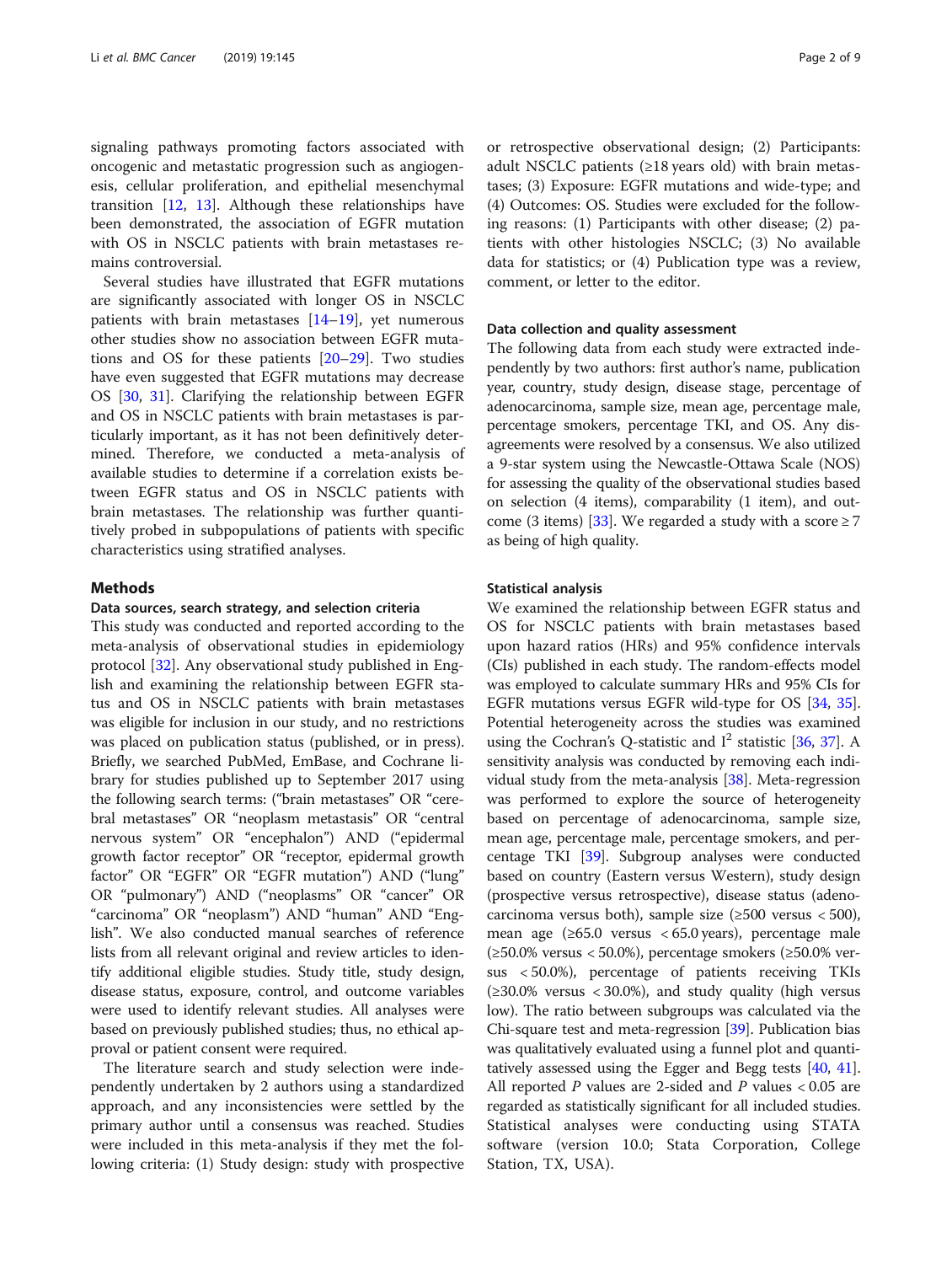## Results

## Literature search

A total of 591 citations from PubMed, 681 citations from EmBase, and 119 citations from the Cochrane Library were identified, for a total of 1391 records. Of these, 1306 were excluded as duplicates or irrelevant studies. Eighty-five studies were selected for full-text assessment, of which 67 studies were excluded: 29 studies lacked sufficient data, 11 studies lacked appripriate controls, 23 studies reported patients with other disease, and 4 studies were reviews, comments, or letters to the editor. Finally, 18 studies were pooled into the meta-analysis [\[14](#page-8-0)–[31\]](#page-8-0). The study selection process is presented in Fig. 1.

## Characteristics of selected studies

Of the 18 included studies (encompassing a total of 4373 NSCLC patients with brain metastases), 3 had a prospective design [[18](#page-8-0), [26](#page-8-0), [30\]](#page-8-0) and 15 had a retrospective design [[14](#page-8-0)–[17](#page-8-0), [19](#page-8-0)–[25,](#page-8-0) [27](#page-8-0)–[29](#page-8-0), [31\]](#page-8-0). Nine included studies were from Asia [\[14](#page-8-0), [15](#page-8-0), [17](#page-8-0), [18,](#page-8-0) [20,](#page-8-0) [24](#page-8-0)–[26,](#page-8-0) [31](#page-8-0)], and 9 were from Europe or America [\[16](#page-8-0), [19](#page-8-0), [21](#page-8-0)–[23](#page-8-0), [27](#page-8-0)–[30\]](#page-8-0). All studies were published between 2009 and 2017, and 41–1127 patients were included in each study. Five studies included only patients with lung adenocarcinoma [\[14](#page-8-0), [18,](#page-8-0) [20,](#page-8-0) [22](#page-8-0), [26\]](#page-8-0), while the other studies included various types of lung cancers [[15](#page-8-0)–[17,](#page-8-0) [19](#page-8-0), [21](#page-8-0), [23](#page-8-0)–[25,](#page-8-0) [27](#page-8-0)–[31](#page-8-0)]. The mean age of included patients ranged from 55.0–67.0 years, percentage male ranged from 28.3 to 66.2%, percentage smokers ranged from 21.9 to 77.4%, and percentage of patients receiving TKI ranged from 5.1 to 44.0%. Study quality was assessed using the NOS, and 4 studies scored 8 [\[19](#page-8-0),



[20,](#page-8-0) [22,](#page-8-0) [23\]](#page-8-0), 5 studies scored 7 [[14](#page-8-0)–[16,](#page-8-0) [25,](#page-8-0) [26](#page-8-0)], 5 studies scored 6 [[21](#page-8-0), [27,](#page-8-0) [28](#page-8-0), [30,](#page-8-0) [31](#page-8-0)], and the remaining 4 studies scored 5 [\[17](#page-8-0), [18](#page-8-0), [24,](#page-8-0) [29](#page-8-0)]. The general characteristics of the included studies are presented in Table [1](#page-3-0).

## Meta-analysis

After pooling all included studies, a statistically significant improvement in OS was found for NSCLC patients with brain metastases with EGFR mutations compared with wild-type EGFR (HR: 0.73; 95% CI: 0.54–0.99;  $P = 0.045$ ; Fig. [2](#page-3-0)). Substantial heterogeneity was detected across the included studies  $(I^2 = 84.6\%;$  $P < 0.001$ ), so we conducted a sensitivity analysis (Fig. [3](#page-4-0) and Table [2\)](#page-4-0). The results of the sensitivity analysis were consistent after excluding several studies  $[21, 22, 25-27, 31]$  $[21, 22, 25-27, 31]$  $[21, 22, 25-27, 31]$  $[21, 22, 25-27, 31]$  $[21, 22, 25-27, 31]$  $[21, 22, 25-27, 31]$  $[21, 22, 25-27, 31]$  $[21, 22, 25-27, 31]$  $[21, 22, 25-27, 31]$  $[21, 22, 25-27, 31]$  $[21, 22, 25-27, 31]$ , with the magnitude of heterogeneity not significantly decreasing. However, when we excluded the study conducted by Arrieta et al. [\[30](#page-8-0)], the heterogeneity among the included studies decreased to 66.9% and EGFR mutations showed large improvement for OS (HR: 0.69; 95% CI: 0.54–0.89; P = 0.005). This study specifically included a lower percentage of adenocarcinoma, which may have contributed to lower incidence of EGFR mutations.

## Meta-regression and subgroup analyses

The heterogeneity test showed a  $P < 0.05$ , indicating that heterogeneity was statistically significant in the overall analysis. Therefore, a meta-regression analysis was conducted based on percentage of adenocarcinoma, sample size, mean age, percentage male, percentage smokers, and percentage receiving TKI to evaluate potential sources of heterogeneity. The results of the analysis are presented in Additional file [1](#page-7-0). Overall, we noted that the percentage of patients receiving TKI might affect the relationship between EGFR status and OS in NSCLC patients with brain metastases  $(P =$ 0.015), while percentage of adenocarcinoma  $(P = 0.279)$ , sample size  $(P = 0.671)$ , mean age  $(P = 0.112)$ , percentage male ( $P = 0.275$ ), and percentage smokers ( $P = 0.196$ ) were all not significant factors contributing to this relationship.

The results of the subgroup analysis are listed in Table [3](#page-5-0). Overall, we noted that EGFR mutations were associated with significantly improved OS in studies conducted in Eastern Countries (HR: 0.59; 95% CI: 0.37–0.92;  $P = 0.021$ ) and in those with retrospective design (HR: 0.70; 95% CI: 0.55–0.89;  $P = 0.004$ ), sample size ≥500 (HR: 0.52; 95% CI: 0.36–0.76;  $P = 0.001$ ), mean age of included patients ≥65.0 years (HR: 0.59; 95% CI: 0.36– 0.98;  $P = 0.043$ ), percentage male < 50.0% (HR: 0.60; 95%) CI: 0.43–0.82;  $P = 0.002$ ), percentage receiving TKI ≥ 30.0% (HR: 0.60; 95% CI: 0.48–0.75; P < 0.001), and in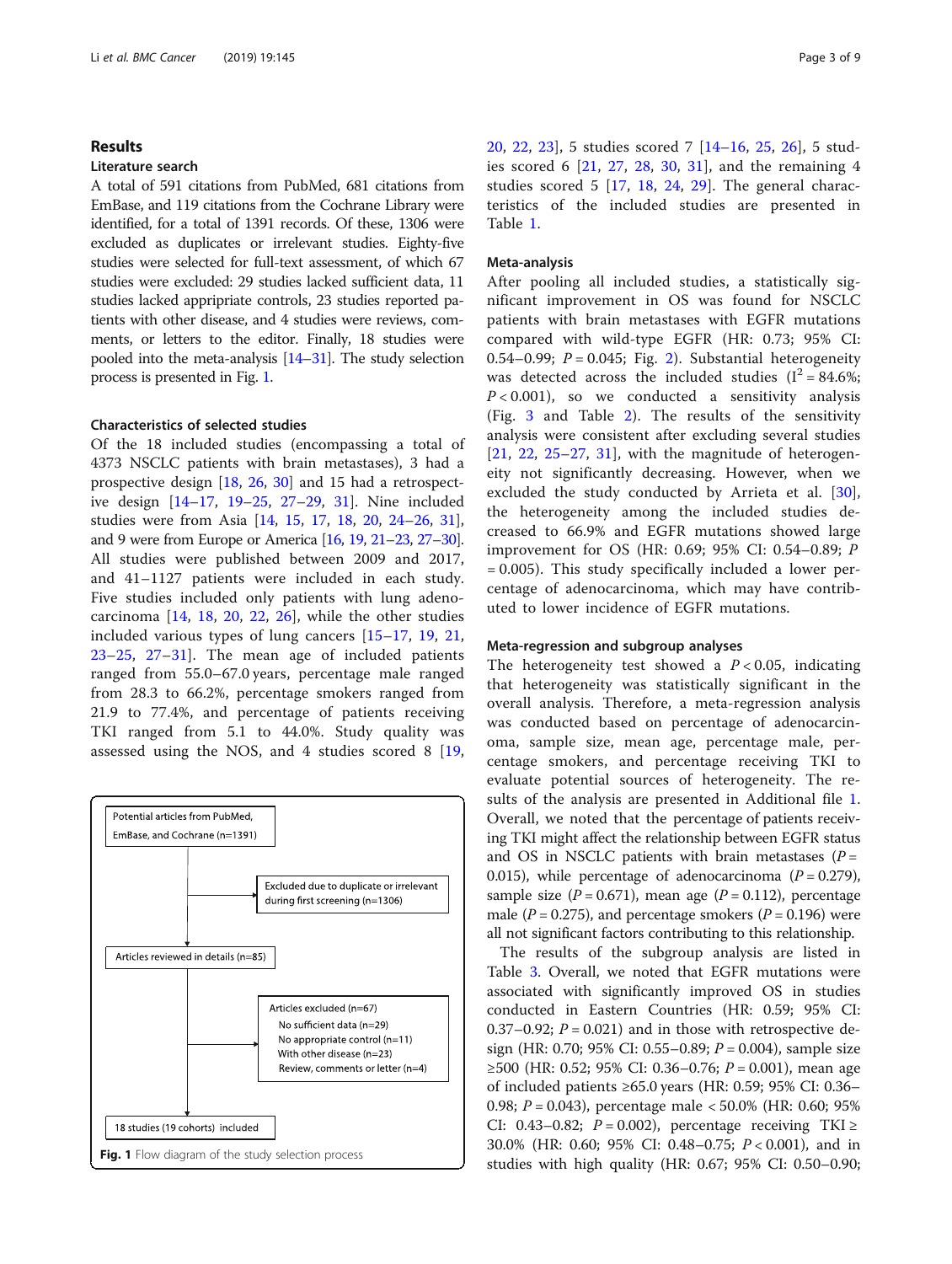<span id="page-3-0"></span>Table 1 Baseline characteristic of studies included in the systematic review and meta-analysis

| Author            | Publication<br>year | Country            | Study design          | Disease<br>stage | Percentage of<br>adenocarcinoma (%) | Sample<br>size | Mean age<br>(years) | Percentage<br>male $(%)$ | Percentage<br>of smoker (%) | Percentage<br>of TKI (%) | <b>NOS</b><br>score |
|-------------------|---------------------|--------------------|-----------------------|------------------|-------------------------------------|----------------|---------------------|--------------------------|-----------------------------|--------------------------|---------------------|
| Hsiao<br>$[14]$   | 2013                | China              | Retrospective I-IV    |                  | 100.0                               | 139            | <b>NA</b>           | 41.0                     | 30.0                        | 32.0                     | $\overline{7}$      |
| Han [20]          | 2016                | China              | Retrospective I-IV    |                  | 100.0                               | 234            | <b>NA</b>           | 53.4                     | 44.0                        | 30.3                     | 8                   |
| Russo<br>$[21]$   | 2017                | Italy              | Retrospective IIIb-IV |                  | 73.0                                | 137            | 66.2                | 59.1                     | 77.4                        | <b>NA</b>                | 6                   |
| <b>Baek [15]</b>  | 2016                | Korea              | Retrospective IV      |                  | 70.0                                | 259            | 68.0                | 64.5                     | 59.1                        | <b>NA</b>                | $\overline{7}$      |
| Stanic<br>$[22]$  | 2014                | Slovenia           | Retrospective I-IV    |                  | 100.0                               | 629            | 64.0                | 51.8                     | 72.0                        | <b>NA</b>                | 8                   |
| Hsu [16]          | 2016                | Canada             | Retrospective IV      |                  | <b>NA</b>                           | 543            | 66.0                | 40.0                     | <b>NA</b>                   | 41.0                     | $\overline{7}$      |
| Hendriks<br>[23]  | 2014                | The<br>Netherlands | Retrospective NA      |                  | 91.9                                | 124            | 61.9                | 41.9                     | 72.6                        | 37.1                     | 8                   |
| luchi [17]        | 2014                | Japan              | Retrospective         | la-IV            | 79.4                                | 1127           | 67.0                | 65.2                     | 64.2                        | 42.3                     | 5                   |
| Arrieta<br>$[30]$ | 2009                | Mexico             | Prospective           | IIIb-IV          | 64.8                                | 293            | 60.7                | 56.0                     | 53.9                        | 12.6                     | 6                   |
| Lee [24]          | 2012                | China              | Retrospective I-III   |                  | 93.0                                | 43             | 59.0                | 53.0                     | 37.0                        | 44.0                     | 5                   |
| luchi [18]        | 2013                | Japan              | Prospective           | <b>NA</b>        | 100.0                               | 41             | <b>NA</b>           | 29.3                     | 21.9                        | <b>NA</b>                | 5                   |
| Li [25]           | 2015                | China              | Retrospective NA      |                  | 83.8                                | 136            | <b>NA</b>           | 52.9                     | 58.8                        | 30.9                     | 7                   |
| Luo [31]          | 2013                | China              | Retrospective I-IV    |                  | 82.4                                | 136            | 55.0                | 61.0                     | 37.5                        | 5.1                      | 6                   |
| Zhuang<br>[26]    | 2013                | China              | Prospective           | H                | 100.0                               | 54             | 61.7                | 42.6                     | <b>NA</b>                   | 42.6                     | 7                   |
| Tomasini<br>[27]  | 2016                | France             | Retrospective IV      |                  | 89.4                                | 142            | 62.0                | 66.2                     | 76.1                        | <b>NA</b>                | 6                   |
| Eichler<br>$[19]$ | 2010                | US                 | Retrospective I-IV    |                  | 94.0                                | 93             | 60.9                | 33.0                     | 57.0                        | 19.0                     | 8                   |
| Mak [28]          | 2015                | <b>US</b>          | Retrospective NA      |                  | <b>NA</b>                           | 172            | 60.0                | 45.0                     | 70.0                        | 42.0                     | 6                   |
| Wang<br>$[29]$    | 2015                | US                 | Retrospective I-III   |                  | 85.9                                | 71             | 61.9                | 50.7                     | <b>NA</b>                   | 21.1                     | 5                   |



Fig. 2 Forest plot of the relationship between EGFR mutation and OS in NSCLC patients with brain metastases. Each study is shown by the point estimate of the HR and 95% CI (extending lines)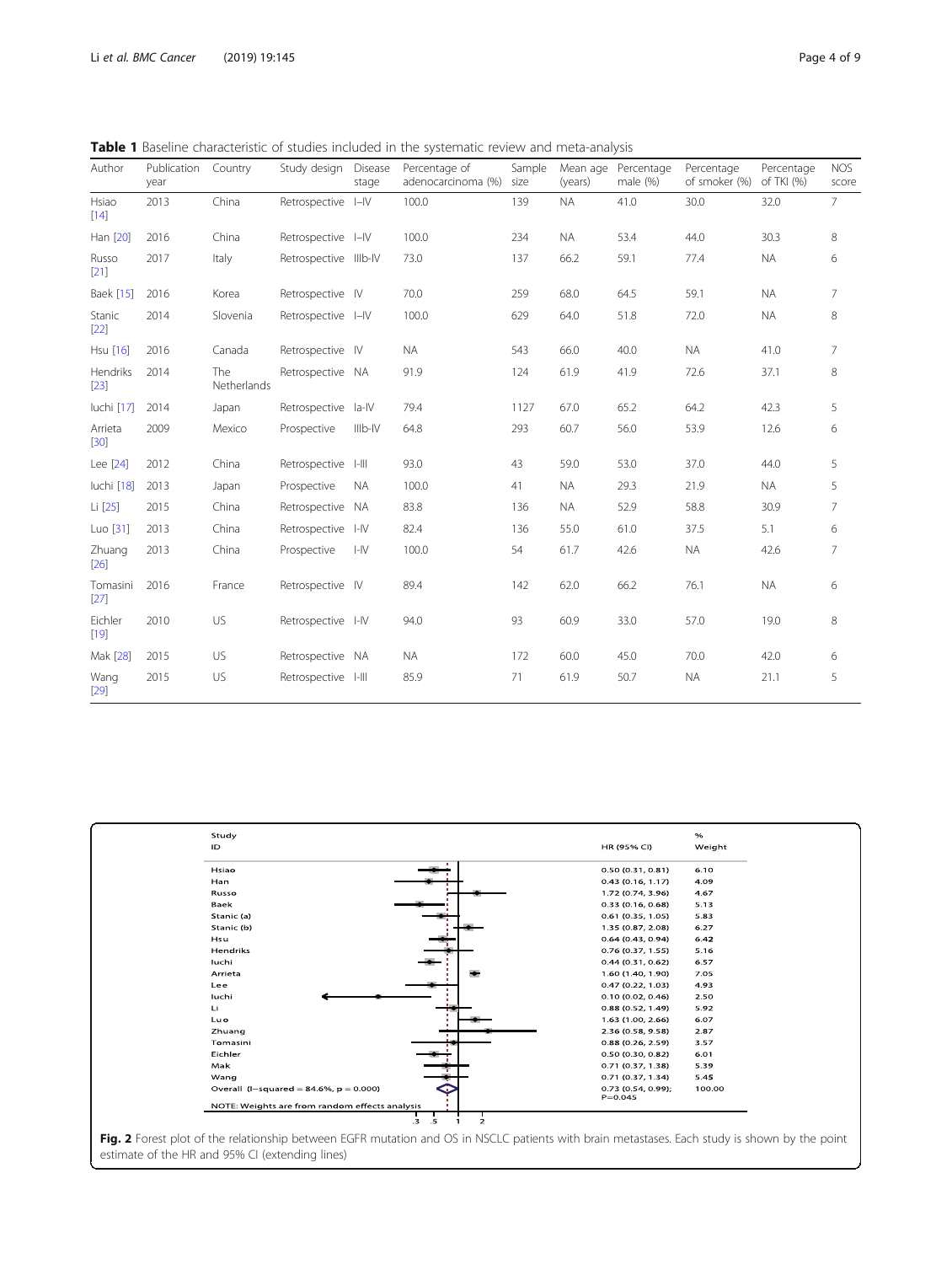<span id="page-4-0"></span>

 $P = 0.007$ ). No other significant differences were detected based on other pre-defined factors. Furthermore, there was no evidence of a factor-specific difference in the HR for OS among patients with EGFR mutations compared to patients with wild-type EGFR (Table [3\)](#page-5-0).

## Publication Bias

Potential publication bias was detected via funnel plot (Fig. [4](#page-6-0)). Although the Begg test [[41\]](#page-8-0) showed no evidence of publication bias  $(P = 0.889)$ , the Egger test [[40](#page-8-0)] showed potential evidence of publication bias  $(P =$ 

Table 2 Sensitivity analysis

| Excluding study  | HR and 95% CI          | $P$ value | Heterogeneity (%) | P value for heterogeneity |
|------------------|------------------------|-----------|-------------------|---------------------------|
| Hsiao [14]       | $0.75(0.55 - 1.03)$    | 0.073     | 84.3              | < 0.001                   |
| Han [20]         | $0.75(0.55 - 1.02)$    | 0.069     | 85.1              | < 0.001                   |
| Russo [21]       | $0.70(0.51 - 0.96)$    | 0.027     | 85.2              | < 0.001                   |
| Baek [15]        | $0.76$ $(0.56 - 1.04)$ | 0.087     | 84.2              | < 0.001                   |
| Stanic (a) [22]  | $0.74(0.54 - 1.02)$    | 0.064     | 85.0              | < 0.001                   |
| Stanic (b) [22]  | $0.70(0.51 - 0.97)$    | 0.033     | 85.2              | < 0.001                   |
| Hsu [16]         | $0.74(0.53 - 1.02)$    | 0.065     | 84.7              | < 0.001                   |
| Hendriks [23]    | $0.73(0.53 - 1.00)$    | 0.052     | 85.4              | < 0.001                   |
| luchi [17]       | $0.76(0.56 - 1.03)$    | 0.076     | 81.8              | < 0.001                   |
| Arrieta [30]     | $0.69(0.54 - 0.89)$    | 0.005     | 66.9              | < 0.001                   |
| Lee [24]         | $0.75(0.55 - 1.02)$    | 0.070     | 85.0              | < 0.001                   |
| luchi [18]       | $0.77(0.57 - 1.04)$    | 0.089     | 84.3              | < 0.001                   |
| Li [25]          | $0.72(0.52 - 1.00)$    | 0.049     | 85.4              | < 0.001                   |
| Luo [31]         | $0.69(0.50 - 0.96)$    | 0.026     | 84.9              | < 0.001                   |
| Zhuang [26]      | $0.71(0.52 - 0.96)$    | 0.029     | 85.3              | < 0.001                   |
| Tomasini [27]    | $0.73(0.53 - 0.99)$    | 0.046     | 85.4              | < 0.001                   |
| Eichler [19]     | $0.75(0.55 - 1.03)$    | 0.073     | 84.4              | < 0.001                   |
| Mak [28]         | $0.73(0.53 - 1.01)$    | 0.056     | 85.3              | < 0.001                   |
| <b>Wang</b> [29] | $0.73(0.53 - 1.01)$    | 0.056     | 85.3              | < 0.001                   |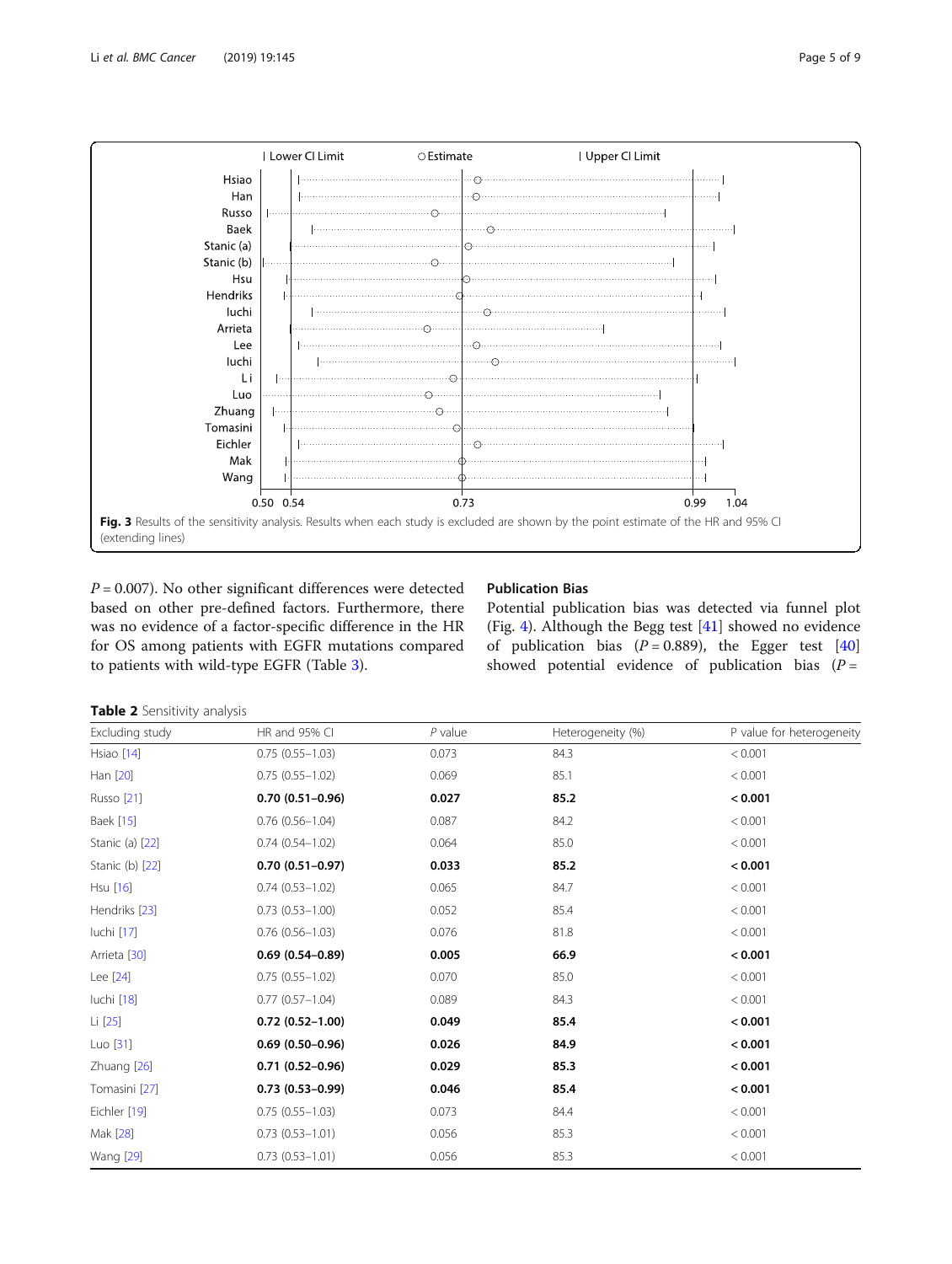<span id="page-5-0"></span>Table 3 Subgroup analyses

| Group                                  | Number of<br>cohorts | HR and 95% CI $P$ value Heterogeneity |       | (96) | $P$ value for<br>heterogeneity | Ratio between<br>subgroups | P value between-<br>subgroup |  |
|----------------------------------------|----------------------|---------------------------------------|-------|------|--------------------------------|----------------------------|------------------------------|--|
| Country                                |                      |                                       |       |      |                                |                            |                              |  |
| Eastern<br>Countries                   | 9                    | $0.59(0.37-0.92)0.021$                |       | 76.3 | < 0.001                        | $0.68$ $(0.38 - 1.21)$     | 0.189                        |  |
| Western<br>Countries                   | 10                   | $0.87$ $(0.61 - 1.25)$ 0.455          |       | 81.6 | < 0.001                        |                            |                              |  |
| Study design                           |                      |                                       |       |      |                                |                            |                              |  |
| Prospective                            | 3                    | $0.81$ (0.18-3.75) $0.792$            |       | 83.7 | 0.002                          | $1.16(0.25 - 5.38)$        | 0.852                        |  |
| Retrospective                          | 16                   | $0.70(0.55 - 0.89)0.004$              |       | 64.7 | < 0.001                        |                            |                              |  |
| Disease status                         |                      |                                       |       |      |                                |                            |                              |  |
| Adenocarcinoma                         | 6                    | $0.65(0.36 - 1.18)0.154$              |       | 75.5 | 0.001                          | $0.86(0.43 - 1.72)$        | 0.660                        |  |
| Both                                   | 13                   | $0.76$ $(0.53-1.10)$ 0.152            |       | 86.7 | < 0.001                        |                            |                              |  |
| Sample size                            |                      |                                       |       |      |                                |                            |                              |  |
| 500 or more                            | $\overline{2}$       | $0.52$ (0.36-0.76) 0.001              |       | 49.4 | 0.160                          | $0.68$ $(0.41 - 1.10)$     | 0.117                        |  |
| < 500                                  | 17                   | $0.77$ $(0.56 - 1.06)$ 0.106          |       | 81.4 | < 0.001                        |                            |                              |  |
| Mean age (years)                       |                      |                                       |       |      |                                |                            |                              |  |
| 65.0 or older                          | $\overline{4}$       | $0.59$ $(0.36 - 0.98)$ 0.043          |       | 73.2 | 0.011                          | $0.65(0.35 - 1.19)$        | 0.160                        |  |
| < 65.0                                 | 11                   | $0.91$ $(0.65 - 1.28)$ 0.595          |       | 78.0 | < 0.001                        |                            |                              |  |
| Percentage male (%)                    |                      |                                       |       |      |                                |                            |                              |  |
| 50.0 or greater                        | 12                   | $0.81$ $(0.55 - 1.19)$ 0.290          |       | 86.2 | < 0.001                        | $1.35(0.82 - 2.23)$        | 0.242                        |  |
| < 50.0                                 | $\overline{7}$       | $0.60$ $(0.43 - 0.82)$ $0.002$        |       | 42.9 | 0.105                          |                            |                              |  |
| Percentage of current/past smokers (%) |                      |                                       |       |      |                                |                            |                              |  |
| 50.0 or greater                        | 11                   | $0.78$ $(0.52 - 1.17)$ 0.239          |       | 87.5 | < 0.001                        | $1.50(0.64 - 3.50)$        | 0.349                        |  |
| < 50.0                                 | 5                    | $0.52$ $(0.25 - 1.11)$ 0.092          |       | 81.1 | < 0.001                        |                            |                              |  |
| Percentage of patients using TKI (%)   |                      |                                       |       |      |                                |                            |                              |  |
| 30.0 or greater                        | 9                    | $0.60$ (0.48-0.75) <                  | 0.001 | 26.2 | 0.211                          | $0.59(0.32 - 1.10)$        | 0.099                        |  |
| < 30.0                                 | 4                    | 1.01 (0.57-1.81) 0.963                |       | 87.3 | < 0.001                        |                            |                              |  |
| Study quality                          |                      |                                       |       |      |                                |                            |                              |  |
| High                                   | 10                   | $0.67$ (0.50-0.90) 0.007              |       | 58.0 | 0.011                          | $0.85(0.47 - 1.53)$        | 0.585                        |  |
| Low                                    | 9                    | $0.79$ $(0.47 - 1.31)$ 0.357          |       | 88.3 | < 0.001                        |                            |                              |  |

CI confidence intervals, HR hazards ratios, TKI tyrosine kinase inhibitor, bold entries P<0.05

0.008). The results were not changed following adjustment with the trim and fill method (HR: 0.73; 95% CI: 0.54–0.99;  $P = 0.045$  [[42](#page-8-0)].

## **Discussion**

Our meta-analysis analyzed 3 prospective studies and 15 retrospective studies to explore possible correlations between EGFR status and OS for NSCLC patients with brain metastases. The included 18 studies involved 4373 NSCLC patients with brain metastases. Our results support that mutated EGFR associates with significant improvement in OS compared with wild-type EGFR. Stratified analyses determined that a similar effect was seen in studies conducted in Eastern Countries and studies with retrospective design, sample size ≥500,

mean age of included patients ≥65.0 years, percentage male < 50.0%, percentage receiving  $TKI \ge 30.0\%$ , and studies with high quality.

The results were predominantly consistent with those of previous studies, which have demonstrated that EGFR mutations could prolong OS over wild-type EGFR. Hsiao et al. [\[14](#page-8-0)] suggested that EGFR mutation is an independent predictive factor for treatment response and OS in lung adenocarcinoma patients with brain metastases. They point out that radiation could induce nuclear translocation of wild-type, augmenting repair of DNA double-strand breaks in lung adenocarcinoma cells [\[43](#page-8-0)]. Alternatively, irradiation could delay DNA repair and decrease clonogenic survival in NSCLC cells with mutated EGFR [\[44](#page-8-0), [45](#page-8-0)]. Baek et al. indicated that EGFR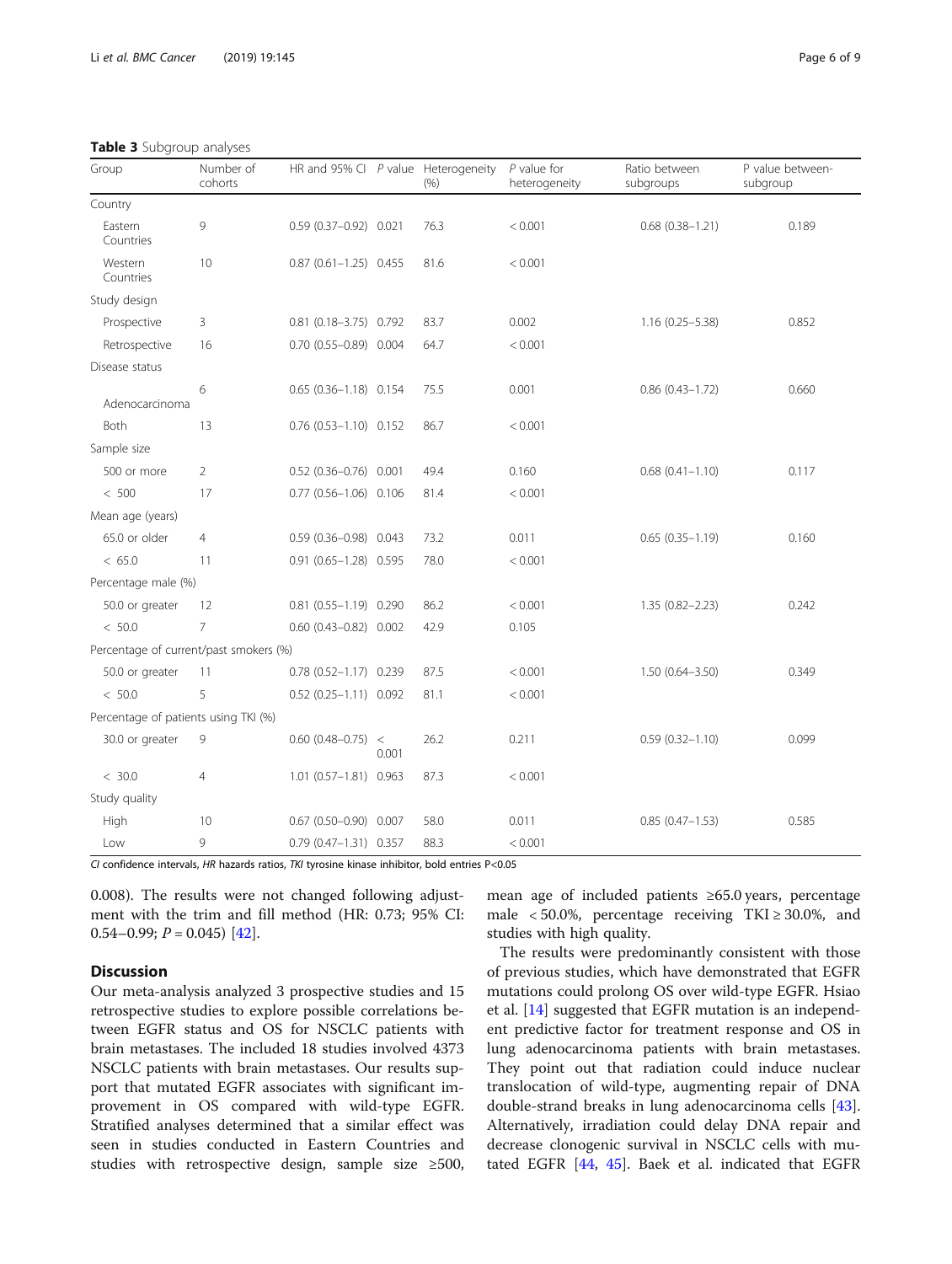<span id="page-6-0"></span>

mutation could increase incidence of brain metastases and improve OS in NSCLC patients with brain metastases. This significant improvement in OS was mainly observed if the brain is the first metastatic site [\[15](#page-8-0)]. Several other studies have demonstrated EGFR mutations to associate with an increased risk of brain metastases and prolonged survival after brain metastases in NSCLC patients [\[16](#page-8-0)–[19\]](#page-8-0). A possible reason could be that EGFR-TKI could prevent brain metastases progression in NSCLC patients with activating EGFR mutations compared with those treated with conventional chemotherapy [\[46\]](#page-8-0). Further, different mechanisms and drug sensitivities between synchronous and metachronous brain metastases exist since metachronous brain metastases always accompany central nervous system symptoms while synchronous brain metastases are often asymptomatic.

Several studies included in our analysis reported inconsistent results. Numerous studies found that EGFR mutations could not predict survival or local control in NSCLC patients with brain metastases [[20](#page-8-0)–[29](#page-8-0)]. This lack of significant difference could be due to the studies being designed to evaluate the incidence of brain metastases or the treatment effects as primary endpoint. The sample size of these studies was smaller than expected, and broad 95% CIs were found, leading to no statistically significant differences being found. In addition, Arrieta et al. suggested that EGFR expression significantly associated with worse OS, possibly due to the low frequency of EGFR expression [[30\]](#page-8-0). Luo et al. suggested that median OS was 24.5 and 15.0 months in EGFR wild-type and mutant groups, respectively [\[31](#page-8-0)]. The major reason for this could be that the use of EGFR-TKI therapy after diagnosis of brain metastases was associated with longer survival [\[47](#page-8-0), [48](#page-8-0)].

Subgroup analyses suggested that EGFR mutations were associated with improved OS in several subsets. The combined higher incidence of EGFR mutation and sufficient statistical power indicated a relationship between EGFR status and OS in NSCLC patients with brain metastases. Further, high percentages of patients using EGFR-TKI produced better effect on OS. This relationship was not observed in numerous subsets, and these conclusions may be unreliable since smaller cohorts were included. Therefore, we presented our relative results and provided a synthetic and comprehensive review.

Although this is not the first meta-analysis to evaluate the relationship between EGFR status and OS in NSCLC patients with brain metastases, this study has several strengths over the previous meta-analysis [[49\]](#page-8-0). The main purpose of previous meta-analysis was to investigate the risk of brain metastases in EGFR mutations or wild type, and secondary outcome was OS in NSCLC patients with brain metastases. They point out EGFR mutation patients was associated with an increased risk of brain metastases than those with wild type. Further, EGFR mutation prolonged OS in patients with brain metastases compared with wild-type EGFR. However, the result for NSCLC patients with brain metastases just based on 7 studies, and numerous studies were neglected. Furthermore, no stratified analyses were conducted based on confounding factors. The current quantitative meta-analysis included 18 studies involved 4373 NSCLC patients with brain metastases comprised a wide range of characteristics of patients and the results of stratified analyses according to country, study design, disease status, sample size, mean age, percentage male, percentage smokers, percentage of patients receiving TKIs, and study quality were calculated.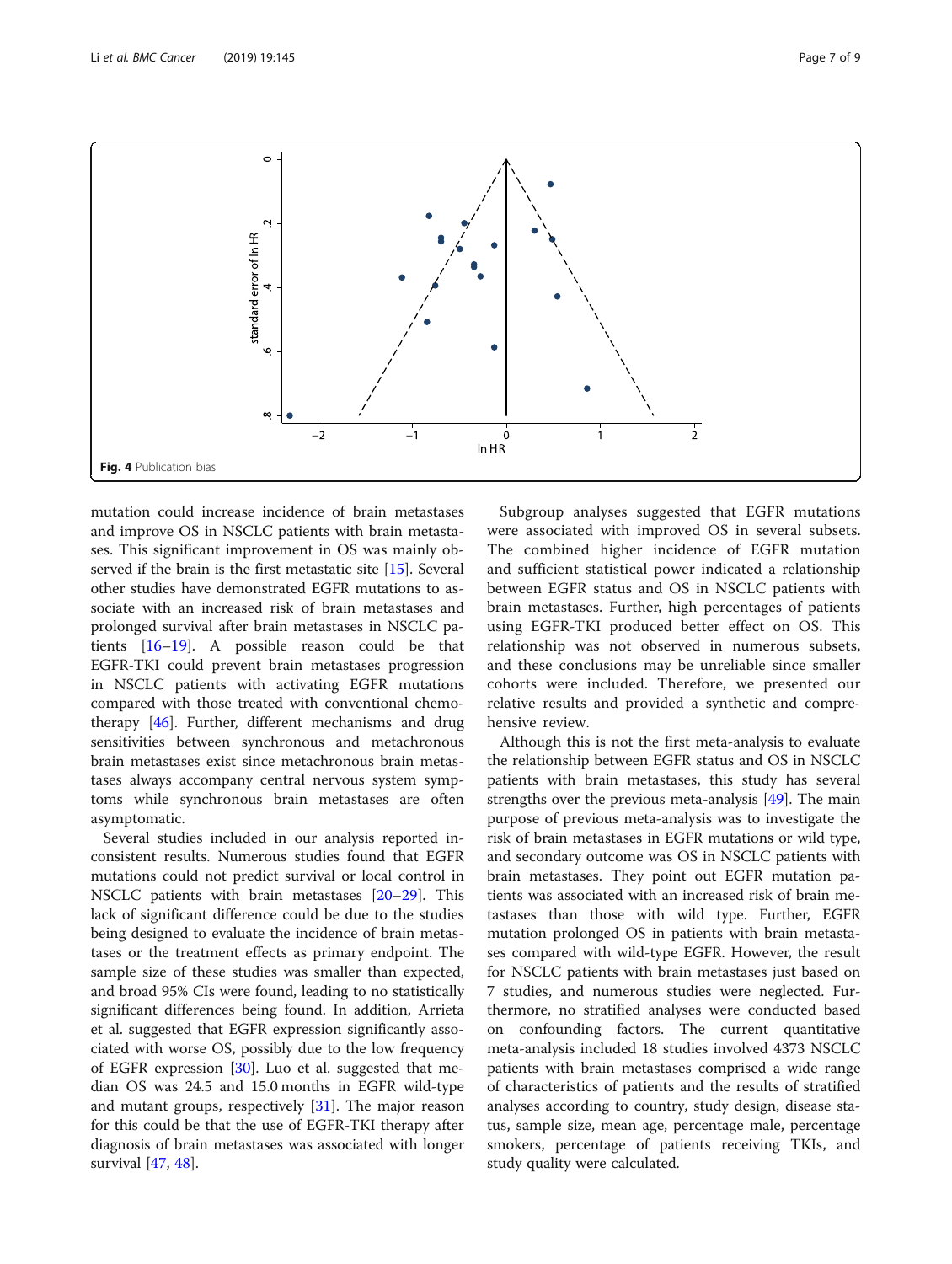<span id="page-7-0"></span>The limitations of this study are as follows: (1) recursive partitioning analysis, Karnofsky Performance scale, activity of systemic disease, type of treatment, and disease status may be associated with OS in NSCLC with brain metastases, while these data were not available in mostly included studies or unable to conduct stratified analysis; (2) several other molecular alterations in central nervous system response to TKI therapy were not reported in mostly studies; (3) most included studies had a retrospective design, so recall and selection biases might affect the relationship found between EGFR status and OS; (4) publication bias is an inevitable problem since this study is based on published articles, and ongoing or unpublished studies were not included in this meta-analysis; and (5) inherent limitations are found in any meta-analysis using pooled data when individual data are not available.

## Conclusions

The pooled results show that EGFR mutation is associated with a significant improvement in OS when compared with wild-type EGFR. Further, this relationship manifested in studies conducted in Eastern Countries and studies with retrospective design, sample size ≥500, mean age of included patients ≥65.0 years, percentage male  $< 50.0\%$ , percentage receiving TKI  $\geq 30.0\%$ , and high quality. Further large-scale prospective studies should be conducted to verify this relationship and explore this relationship in specific patient subsets, especially for broader implications of improved OS in patients with EGFR mutant brain metastases.

## Additional file

[Additional file 1:](https://doi.org/10.1186/s12885-019-5331-z) Figure S1. meta-regression based on percentage of adenocarcinoma ( $P = 0.279$ ). Figure S2. meta-regression based on sample size  $(P = 0.671)$ . Figure S3. meta-regression based on mean age  $(P = 0.112)$ . Figure **S4.** meta-regression based on percentage male ( $P = 0.275$ ). Figure S5. meta-regression based on percentage smokers ( $P = 0.196$ ). Figure S6. meta-regression based on percentage of patients receiving TKI ( $P = 0.015$ ). (DOCX 2864 kb)

#### Abbreviations

CI: Confidence interval; EGFR: Epidermal growth factor receptor; HR: Hazard ratio; NOS: Newcastle-Ottawa Scale; NSCLC: Non-small-cell lung cancer; OS: Overall survival; TKI: Tyrosine kinase inhibitor

#### Acknowledgements

Abstract of this paper were submit to 2018 IASLC (International Association for the Study of lung Cancer) meeting, and exhibit as a poster. The abstract was published in [https://doi.org/10.1016/j.jtho.2018.08.613.](https://doi.org/10.1016/j.jtho.2018.08.613)

#### Funding

This work was supported by the National Natural Science Foundation of China (No. 81272718, 81302125 and 81372550). The sponsors played no role in the study design, data collection, or analysis, or decision to submit the article for publication.

#### Availability of data and materials

All data generated or analysed during this study are included in this published article [and its Additional file 1].

#### Authors' contributions

WYL and ZFM designed this study. TTZ, YYX, YNH, YXS, JHW and HX collected and analyzed the data. SCY, WYL and ZFM drafted the manuscript. XYL, HMX and ZNW interpreted the data and revised the manuscript. All authors have read and approved the manuscript, acknowledged the abstract was submit to 2018 IASLC (International Association for The Study of Lung Cancer) meeting.

#### Ethics approval and consent to participate

Consent for publication

Not applicable.

Not applicable.

#### Competing interests

The authors declare that they have no competing interests.

#### Publisher's Note

Springer Nature remains neutral with regard to jurisdictional claims in published maps and institutional affiliations.

#### Author details

<sup>1</sup>Department of Thoracic Surgery, First Hospital of China Medical University Shenyang, Liaoning Province, China. <sup>2</sup>Department of Breast Surgery, First Hospital of China Medical University, Shenyang, Liaoning Province, China. <sup>3</sup> Department of Surgical Oncology, First Hospital of China Medical University, Shenyang 110001, Liaoning Province, China. <sup>4</sup> Division of Public Health Sciences, Department of Surgery, Washington University School of Medicine, Saint Louis, MO, USA. <sup>5</sup>Department of Medical Oncology, Shengjing Hospital of China Medical University, Shenyang, Liaoning Province, China.

#### Received: 28 January 2018 Accepted: 30 January 2019 Published online: 13 February 2019

#### References

- 1. Siegel R, Naishadham D, Jemal A. Cancer statistics, 2012. CA Cancer J Clin. 2012;62:10–29.
- 2. Jemal A, Siegel R, Ward E, Hao Y, Xu J, Murray T, et al. Cancer statistics, 2008. CA Cancer J Clin. 2008;58:71–96.
- 3. Nussbaum ES, Djalilian HR, Cho KH, Hall WA. Brain metastases. Histology, multiplicity, surgery, and survival. Cancer. 1996;78:1781–8.
- 4. Taillibert S, Le Rhun É. Epidemiology of brain metastases. Cancer Radiother. 2015;19:3–9.
- 5. Zimm S, Wampler GL, Stablein D, Hazra T, Young HF. Intracerebral metastases in solid-tumor patients: natural history and results of treatment. Cancer. 1981;48:384–94.
- 6. Won YK, Lee JY, Kang YN, Jang JS, Kang JH, Jung SL, et al. Stereotactic radiosurgery for brain metastasis in non-small cell lung cancer. Radiat Oncol J. 2015;33:207–16.
- 7. Shigematsu H, Lin L, Takahashi T, Nomura M, Suzuki M, Wistuba II, et al. Clinical and biological features associated with epidermal growth factor receptor gene mutations in lung cancers. J Natl Cancer Inst. 2005;97:339–46.
- 8. Dogan S, Shen R, Ang DC, Johnson ML, D'Angelo SP, Paik PK, et al. Molecular epidemiology of EGFR and KRAS mutations in 3,026 lung adenocarcinomas: higher susceptibility of women to smoking-related KRASmutant cancers. Clin Cancer Res. 2012;18:6169–77.
- 9. Sun Y, Ren Y, Fang Z, Li C, Fang R, Gao B, et al. Lung adenocarcinoma from east Asian never-smokers is a disease largely defined by targetable oncogenic mutant kinases. J Clin Oncol. 2010;28:4616–20.
- 10. Wu JY, Yu CJ, Chang YC, Yang CH, Shih JY, Yang PC. Effectiveness of tyrosine kinase inhibitors on "uncommon" epidermal growth factor receptor mutations of unknown clinical significance in nonsmall cell lung cancer. Clin Cancer Res. 2011;17:3812–21.
- 11. Wu YL, Lee JS, Thongprasert S, Yu CJ, Zhang L, Ladrera G, et al. Intercalated combination of chemotherapy and erlotinib for patients with advanced stage non-small-cell lung cancer (FASTACT-2): a randomised, double-blind trial. Lancet Oncol. 2013;14:777–86.
- 12. Lichtenberger BM, Tan PK, Niederleithner H, Ferrara N, Petzelbauer P, Sibilia M. Autocrine VEGF signaling synergizes with EGFR in tumor cells to promote epithelial cancer development. Cell. 2010;140:268–79.